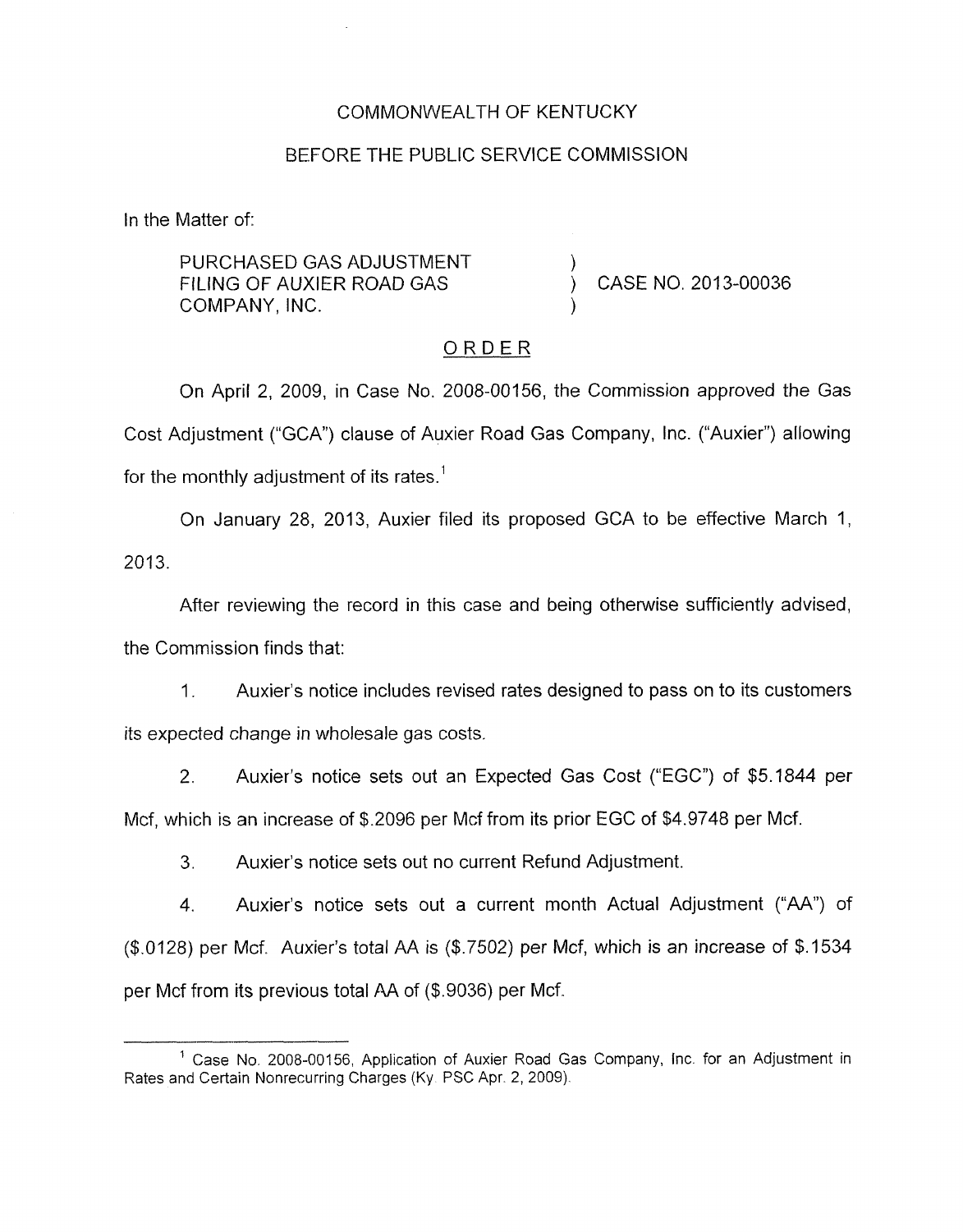*5.* Auxier's notice sets out no current month Balance Adjustment ("BA"). A current BA in the amount of (\$.0069) per Mcf is required to reconcile net over-recoveries resulting from an expired AA. Auxier's total BA of (\$.0602) per Mcf represents a decrease of \$.0066 per Mcf from the previous total BA of (\$.0536) per Mcf.

6. Auxier's Gas Cost Recovery rate is \$4.3740 per Mcf, which is an increase of \$.3564 per Mcf from its previous rate of \$4.0176 per Mcf.

7. The rates in the Appendix to this Order are fair, just and reasonable, and should be approved for billing for service rendered by Auxier on and after March 1, 2013.

IT IS THEREFORE ORDERED that:

1. The rates proposed by Auxier are denied.

2. The rates in the Appendix, attached hereto and incorporated herein, are approved for billing for service rendered on and after March 1, 2013.

3. Within 20 days of the date of this Order, Auxier shall file with this Commission, using the Commission's electronic Tariff Filing System, revised tariff sheets setting out the rates approved herein and reflecting that they were approved pursuant to this Order.

> M **ENTERED** FEB 0 8 2013

KENTUCKY PUBLIC

CE COMMISSION

By the Commission

**ATTEST** í√e Φj⁄re¢toi Exect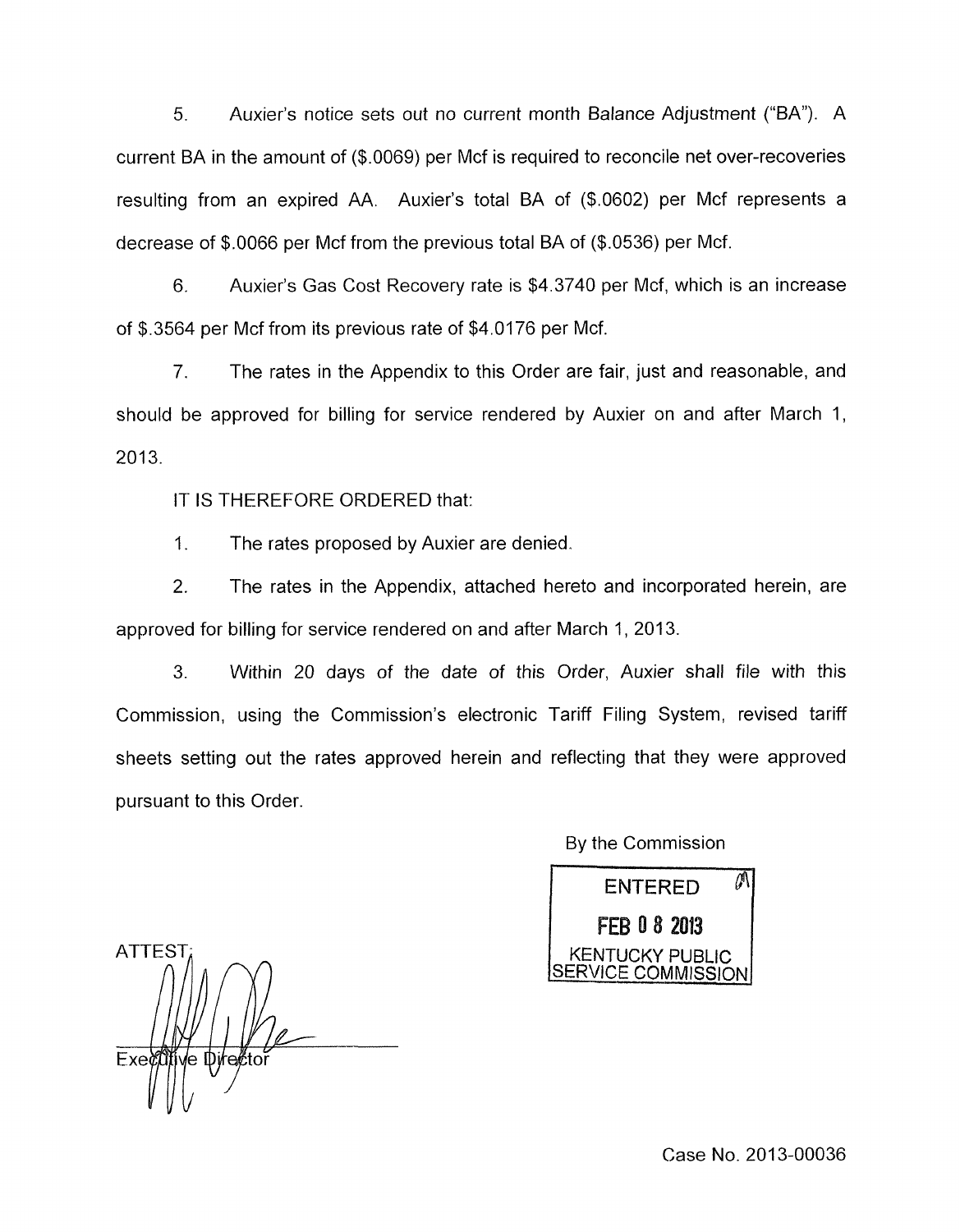### APPENDIX

# APPENDIX TO AN ORDER OF THE KENTUCKY PUBLIC SERVICE COMMISSION IN CASE NO. 2013-00036 DATED FEB 0 8 2013

The following rates and charges are prescribed for the customers served by Auxier Road Gas Company, Inc. All other rates and charges not specifically mentioned herein shall remain the same as those in effect under authority of this Commission prior to the effective date of this Order.

## RATES:

|                                            |                    | <b>Gas Cost</b><br>Recovery |                     |
|--------------------------------------------|--------------------|-----------------------------|---------------------|
|                                            | <b>Base Rate</b>   | Rate                        | Total               |
| First Mcf (Minimum Bill)<br>All Over 1 Mcf | \$6.36<br>\$5.0645 | \$4.3740<br>\$4.3740        | \$10.7340<br>9.4385 |